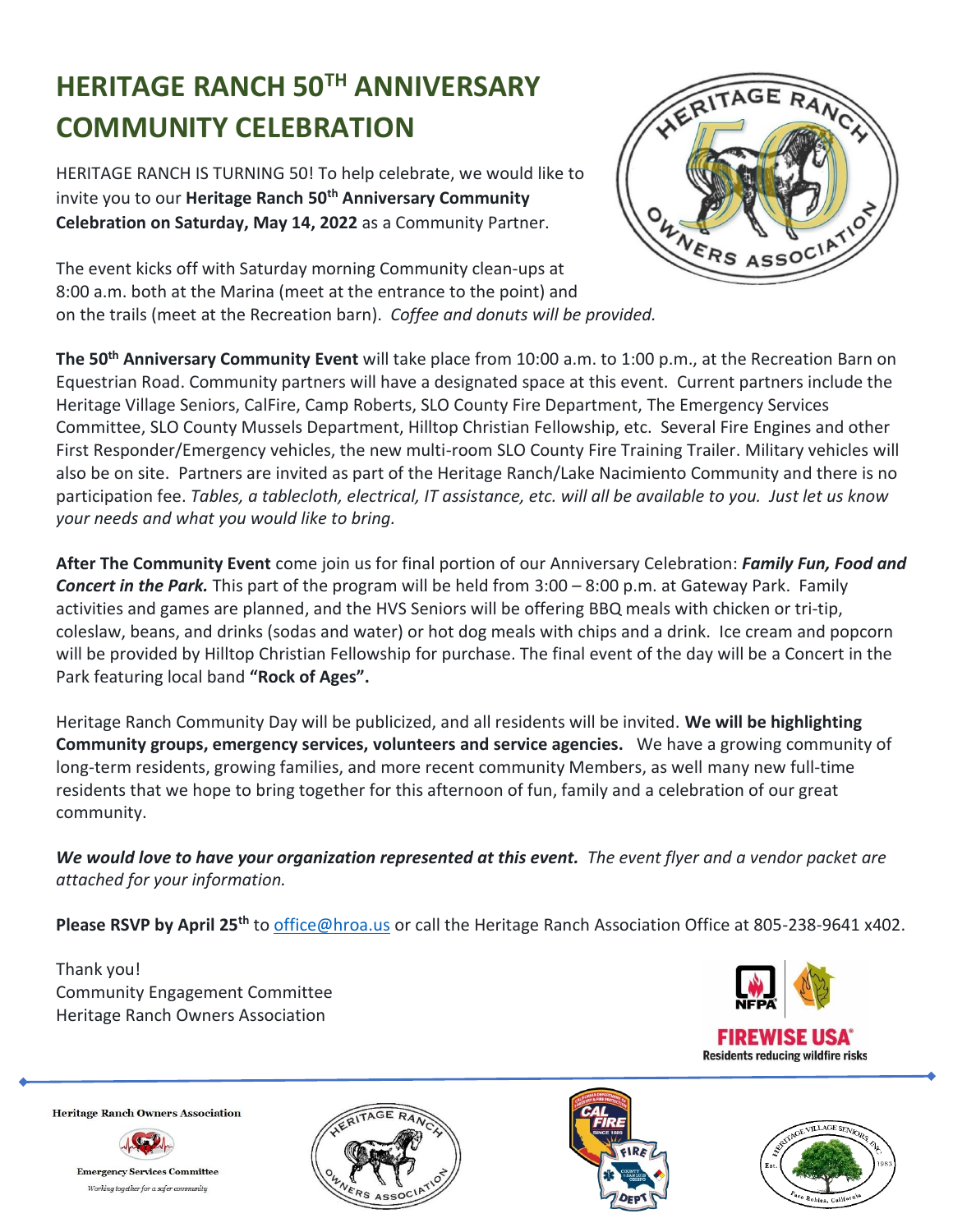

Email: office@hroa.us Phone: (805) 238-9641 Fax: (805) 238-3430

2130 Heritage Loop Road Paso Robles, CA 93446 Website: www.hroa.us

## **HROA Community Day Saturday, May 14, 2022 10:00 am – 1:00 pm**

## **EXHIBITOR INSTRUCTIONS**

- **1. HROA will provide one (1) 8' table for each exhibitor, with two (2) chairs. If you need a second table, please let us know. We will let you know availability. You may also bring your own tables and chairs and if you prefer.**
- **2. Plastic tablecloths will be provided to all exhibitor, feel free to bring a banner for the front of your table.**
- **3. Exhibitors will have the option to be outdoors or inside the barn. Please let us know if you have a preferential location. Exhibitor maps will be provided. We will do the best we can to place everyone in a great area!**
- **4. If you are outdoors, Please plan to bring your own 10' x 10' canopy shade for your table area, as well as weights for each canopy leg.**
- **5. Staff will be at the HROA Recreation Barn at 8:00 am. Feel free to arrive anytime between 8:00 and 10:00 a.m. for set up. Volunteers will be available to assist you in locating your assigned space.**
- **6. ELECTRICAL SERVICE OR WI-FI IS AVAILABLE FOR EXHIBITORS. Please indicate on the attached form if this is something you will need. If you require electrical service, and have a whisper quiet generator, you are more than welcome to bring this and run an extension cord if you prefer.**
- **7. If your vehicle is not part of your set-up, complimentary exhibitor parking will be available in the south parking lot of .**
- **8. Directions to the HROA Recreation Barn are attached. Do not use GPS! A lot of GPS systems bring people into Heritage Ranch the wrong direction.**